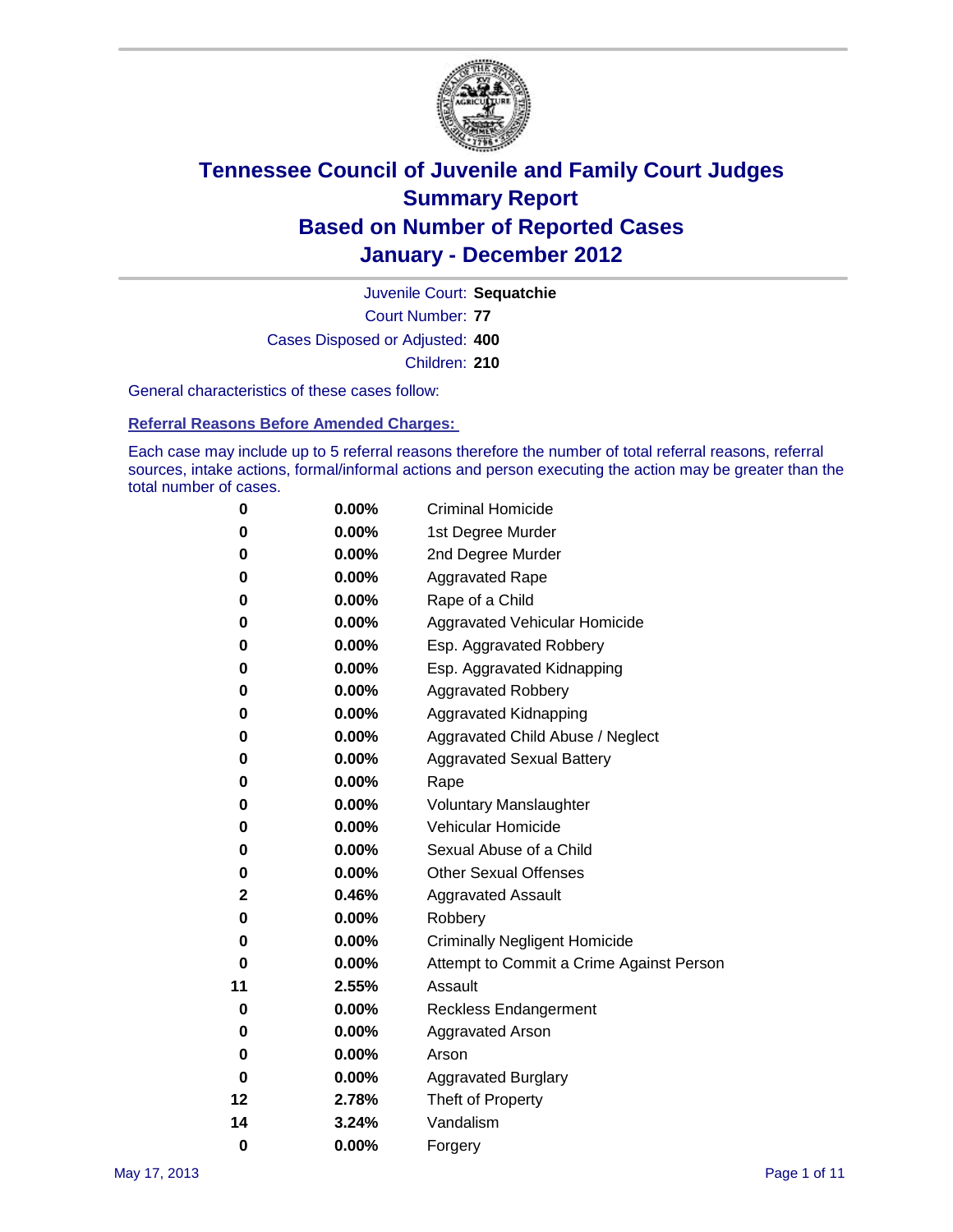

Court Number: **77** Juvenile Court: **Sequatchie** Cases Disposed or Adjusted: **400** Children: **210**

#### **Referral Reasons Before Amended Charges:**

Each case may include up to 5 referral reasons therefore the number of total referral reasons, referral sources, intake actions, formal/informal actions and person executing the action may be greater than the total number of cases.

| 0  | 0.00% | <b>Worthless Checks</b>                                     |  |  |  |
|----|-------|-------------------------------------------------------------|--|--|--|
| 0  | 0.00% | Illegal Possession / Fraudulent Use of Credit / Debit Cards |  |  |  |
| 5  | 1.16% | <b>Burglary</b>                                             |  |  |  |
| 0  | 0.00% | Unauthorized Use of a Vehicle                               |  |  |  |
| 1  | 0.23% | <b>Cruelty to Animals</b>                                   |  |  |  |
| 0  | 0.00% | Sale of Controlled Substances                               |  |  |  |
| 0  | 0.00% | <b>Other Drug Offenses</b>                                  |  |  |  |
| 16 | 3.70% | Possession of Controlled Substances                         |  |  |  |
| 0  | 0.00% | <b>Criminal Attempt</b>                                     |  |  |  |
| 1  | 0.23% | Carrying Weapons on School Property                         |  |  |  |
| 1  | 0.23% | Unlawful Carrying / Possession of a Weapon                  |  |  |  |
| 3  | 0.69% | <b>Evading Arrest</b>                                       |  |  |  |
| 0  | 0.00% | Escape                                                      |  |  |  |
| 0  | 0.00% | Driving Under Influence (DUI)                               |  |  |  |
| 20 | 4.63% | Possession / Consumption of Alcohol                         |  |  |  |
| 0  | 0.00% | Resisting Stop, Frisk, Halt, Arrest or Search               |  |  |  |
| 0  | 0.00% | <b>Aggravated Criminal Trespass</b>                         |  |  |  |
| 0  | 0.00% | Harassment                                                  |  |  |  |
| 1  | 0.23% | Failure to Appear                                           |  |  |  |
| 3  | 0.69% | Filing a False Police Report                                |  |  |  |
| 0  | 0.00% | Criminal Impersonation                                      |  |  |  |
| 4  | 0.93% | <b>Disorderly Conduct</b>                                   |  |  |  |
| 8  | 1.85% | <b>Criminal Trespass</b>                                    |  |  |  |
| 1  | 0.23% | <b>Public Intoxication</b>                                  |  |  |  |
| 0  | 0.00% | Gambling                                                    |  |  |  |
| 13 | 3.01% | Traffic                                                     |  |  |  |
| 7  | 1.62% | <b>Local Ordinances</b>                                     |  |  |  |
| 0  | 0.00% | Violation of Wildlife Regulations                           |  |  |  |
| 0  | 0.00% | Contempt of Court                                           |  |  |  |
| 8  | 1.85% | Violation of Probation                                      |  |  |  |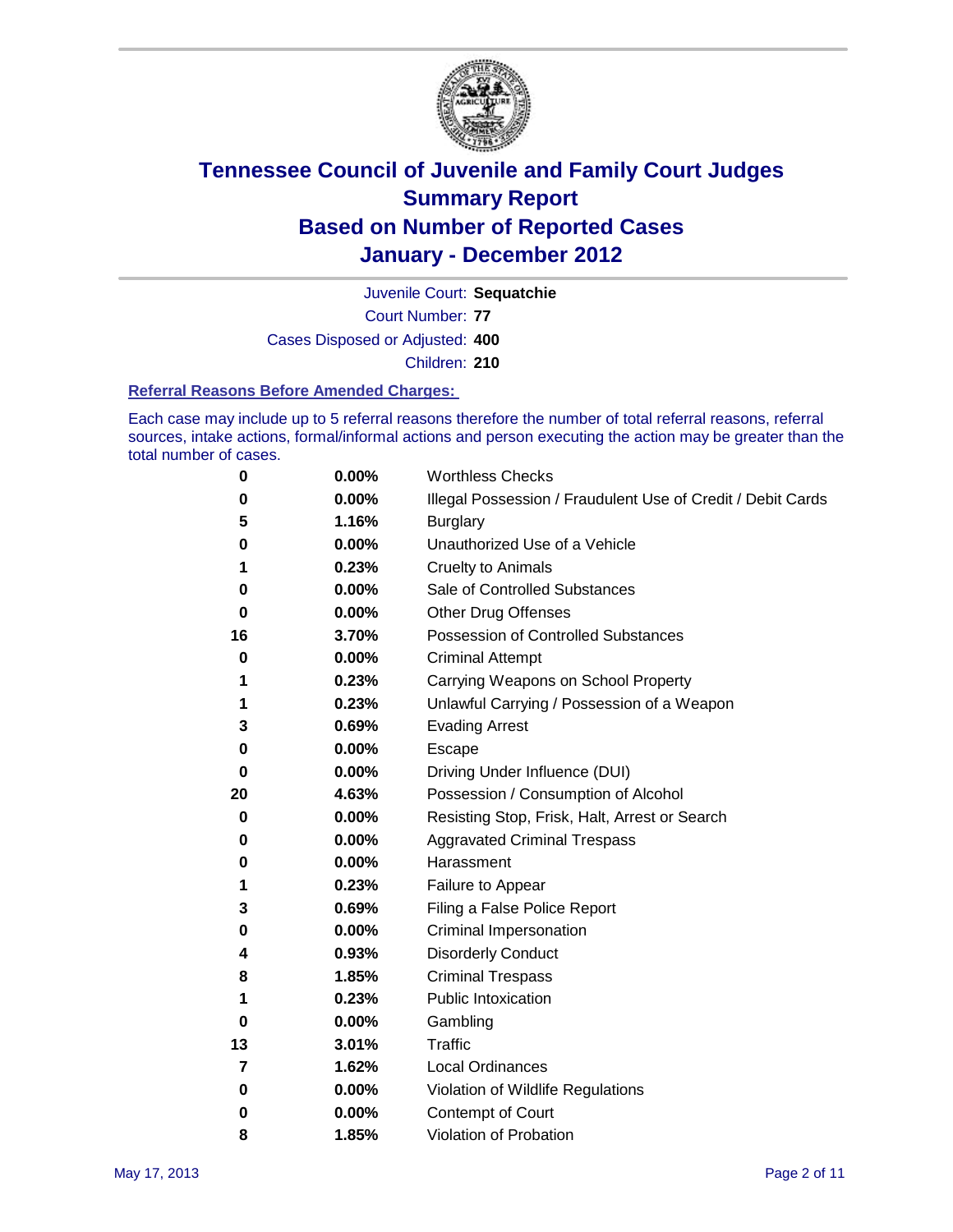

Court Number: **77** Juvenile Court: **Sequatchie** Cases Disposed or Adjusted: **400** Children: **210**

#### **Referral Reasons Before Amended Charges:**

Each case may include up to 5 referral reasons therefore the number of total referral reasons, referral sources, intake actions, formal/informal actions and person executing the action may be greater than the total number of cases.

| 0            | 0.00%    | Violation of Aftercare                 |
|--------------|----------|----------------------------------------|
| 3            | 0.69%    | Unruly Behavior                        |
| 44           | 10.19%   | Truancy                                |
| 7            | 1.62%    | In-State Runaway                       |
| 0            | 0.00%    | Out-of-State Runaway                   |
| $\mathbf{2}$ | 0.46%    | Possession of Tobacco Products         |
|              | 0.23%    | Violation of a Valid Court Order       |
| 0            | 0.00%    | Violation of Curfew                    |
| 0            | $0.00\%$ | <b>Sexually Abused Child</b>           |
| 0            | 0.00%    | <b>Physically Abused Child</b>         |
| 9            | 2.08%    | Dependency / Neglect                   |
| $\mathbf{2}$ | 0.46%    | <b>Termination of Parental Rights</b>  |
| 0            | $0.00\%$ | <b>Violation of Pretrial Diversion</b> |
| 0            | 0.00%    | Violation of Informal Adjustment       |
| 145          | 33.56%   | <b>Judicial Review</b>                 |
| 1            | 0.23%    | <b>Administrative Review</b>           |
| 21           | 4.86%    | <b>Foster Care Review</b>              |
| 55           | 12.73%   | Custody                                |
| 7            | 1.62%    | Visitation                             |
| 2            | 0.46%    | Paternity / Legitimation               |
| 0            | 0.00%    | <b>Child Support</b>                   |
| 0            | 0.00%    | <b>Request for Medical Treatment</b>   |
| 0            | 0.00%    | <b>Consent to Marry</b>                |
| $\mathbf{2}$ | 0.46%    | Other                                  |
| 432          | 100.00%  | <b>Total Referrals</b>                 |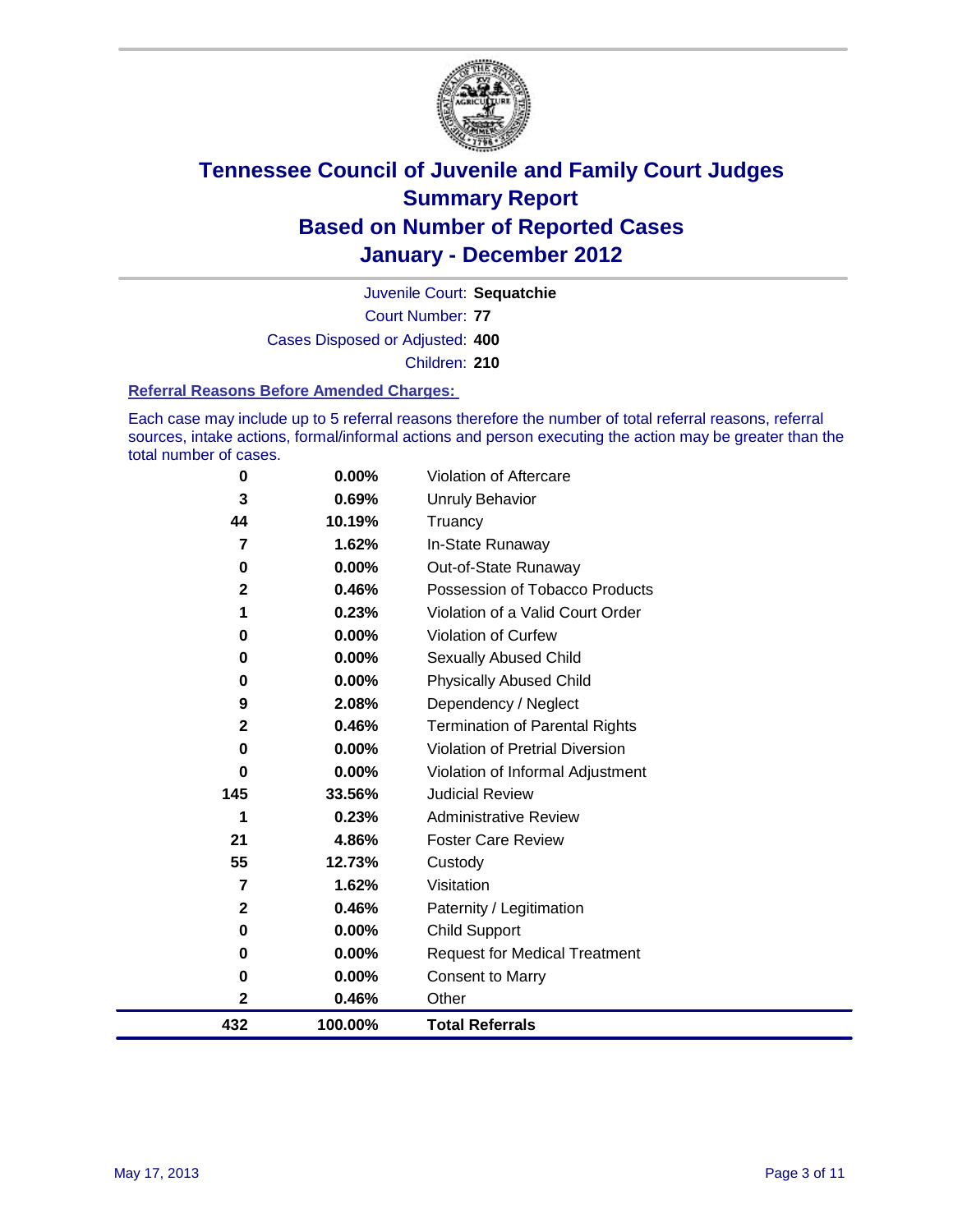

| 432                        | 100.00%                         | <b>Total Referral Sources</b>     |  |  |  |
|----------------------------|---------------------------------|-----------------------------------|--|--|--|
| 3                          | 0.69%                           | Other                             |  |  |  |
| 0                          | 0.00%                           | Unknown                           |  |  |  |
| 0                          | 0.00%                           | Hospital                          |  |  |  |
| $\mathbf{2}$               | 0.46%                           | Child & Parent                    |  |  |  |
| $\overline{2}$             | 0.46%                           | Victim                            |  |  |  |
| $\bf{0}$                   | 0.00%                           | <b>Other Court</b>                |  |  |  |
| $\mathbf 0$                | 0.00%                           | Social Agency                     |  |  |  |
| 148                        | 34.26%                          | <b>Court Staff</b>                |  |  |  |
| 0                          | 0.00%                           | <b>District Attorney's Office</b> |  |  |  |
| 0                          | 0.00%                           | <b>Other State Department</b>     |  |  |  |
| 43                         | 9.95%                           | <b>DCS</b>                        |  |  |  |
| $\bf{0}$                   | 0.00%                           | <b>CSA</b>                        |  |  |  |
| 46                         | 10.65%                          | School                            |  |  |  |
| $\bf{0}$                   | 0.00%                           | Self                              |  |  |  |
| 33                         | 7.64%                           | <b>Relatives</b>                  |  |  |  |
| 36                         | 8.33%                           | Parents                           |  |  |  |
| 119                        | 27.55%                          | Law Enforcement                   |  |  |  |
| <b>Referral Sources: 1</b> |                                 |                                   |  |  |  |
|                            | Children: 210                   |                                   |  |  |  |
|                            | Cases Disposed or Adjusted: 400 |                                   |  |  |  |
|                            | <b>Court Number: 77</b>         |                                   |  |  |  |
|                            | Juvenile Court: Sequatchie      |                                   |  |  |  |
|                            |                                 |                                   |  |  |  |

### **Age of Child at Referral: 2**

| 210 | 100.00% | <b>Total Child Count</b> |
|-----|---------|--------------------------|
| 0   | 0.00%   | <b>Unknown</b>           |
| 0   | 0.00%   | Ages 19 and Over         |
| 29  | 13.81%  | Ages 17 through 18       |
| 51  | 24.29%  | Ages 15 through 16       |
| 41  | 19.52%  | Ages 13 through 14       |
| 15  | 7.14%   | Ages 11 through 12       |
| 74  | 35.24%  | Ages 10 and Under        |
|     |         |                          |

<sup>1</sup> If different than number of Referral Reasons (432), verify accuracy of your court's data.

<sup>2</sup> One child could be counted in multiple categories, verify accuracy of your court's data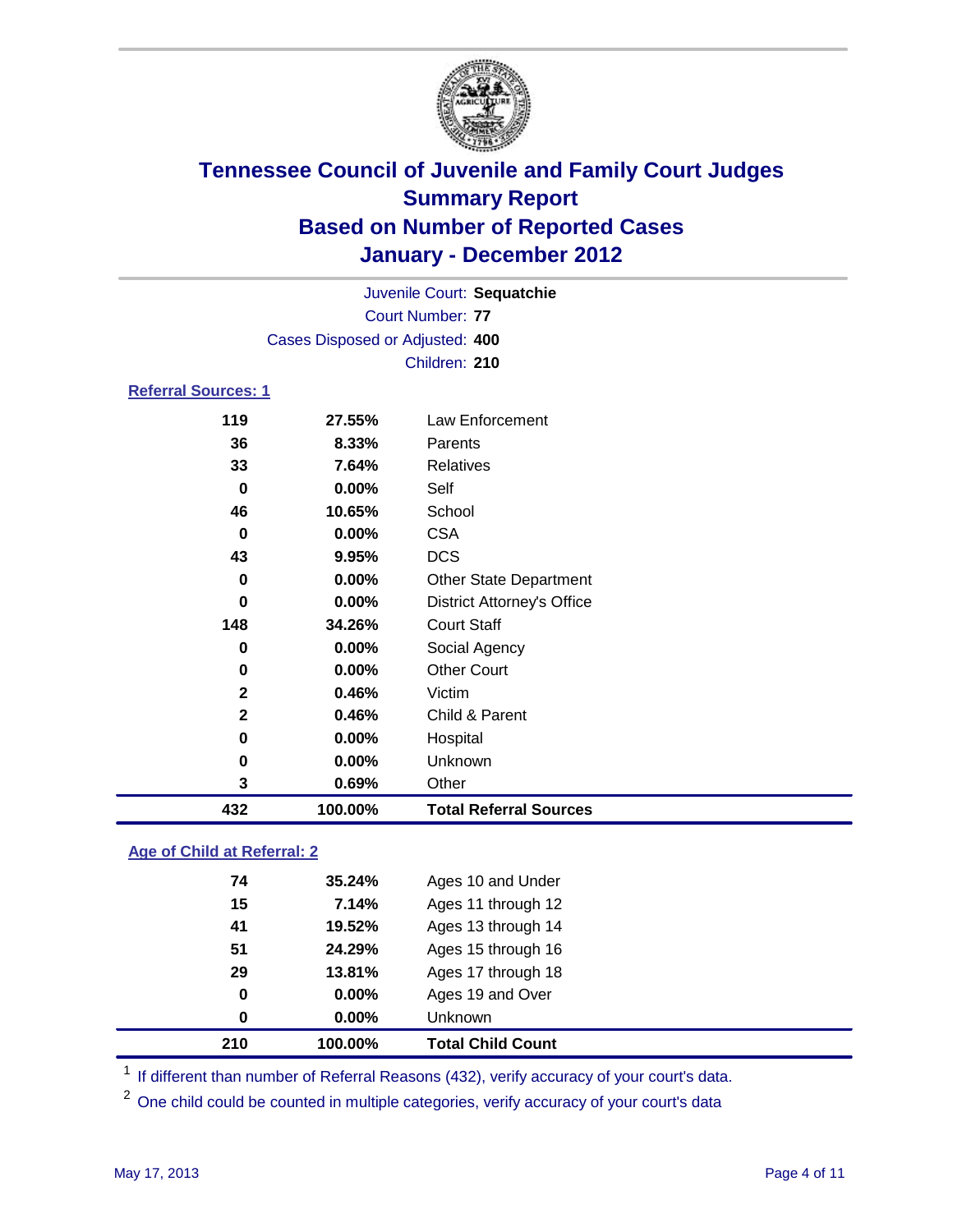

| Juvenile Court: Sequatchie              |                                 |                          |  |  |
|-----------------------------------------|---------------------------------|--------------------------|--|--|
| <b>Court Number: 77</b>                 |                                 |                          |  |  |
|                                         | Cases Disposed or Adjusted: 400 |                          |  |  |
|                                         |                                 | Children: 210            |  |  |
| Sex of Child: 1                         |                                 |                          |  |  |
| 121                                     | 57.62%                          | Male                     |  |  |
| 89                                      | 42.38%                          | Female                   |  |  |
| $\mathbf 0$                             | 0.00%                           | Unknown                  |  |  |
| 210                                     | 100.00%                         | <b>Total Child Count</b> |  |  |
| Race of Child: 1                        |                                 |                          |  |  |
| 203                                     | 96.67%                          | White                    |  |  |
| $\mathbf 0$                             | 0.00%                           | African American         |  |  |
| 1                                       | 0.48%                           | Native American          |  |  |
| 0                                       | 0.00%                           | Asian                    |  |  |
| 5                                       | 2.38%                           | Mixed                    |  |  |
| 1                                       | 0.48%                           | Unknown                  |  |  |
| 210                                     | 100.00%                         | <b>Total Child Count</b> |  |  |
| <b>Hispanic Origin: 1</b>               |                                 |                          |  |  |
| 9                                       | 4.29%                           | Yes                      |  |  |
| 201                                     | 95.71%                          | No                       |  |  |
| $\mathbf 0$                             | 0.00%                           | Unknown                  |  |  |
| 210                                     | 100.00%                         | <b>Total Child Count</b> |  |  |
| <b>School Enrollment of Children: 1</b> |                                 |                          |  |  |
| 172                                     | 81.90%                          | Yes                      |  |  |
| 30                                      | 14.29%                          | No                       |  |  |
| 8                                       | 3.81%                           | Unknown                  |  |  |
| 210                                     | 100.00%                         | <b>Total Child Count</b> |  |  |

One child could be counted in multiple categories, verify accuracy of your court's data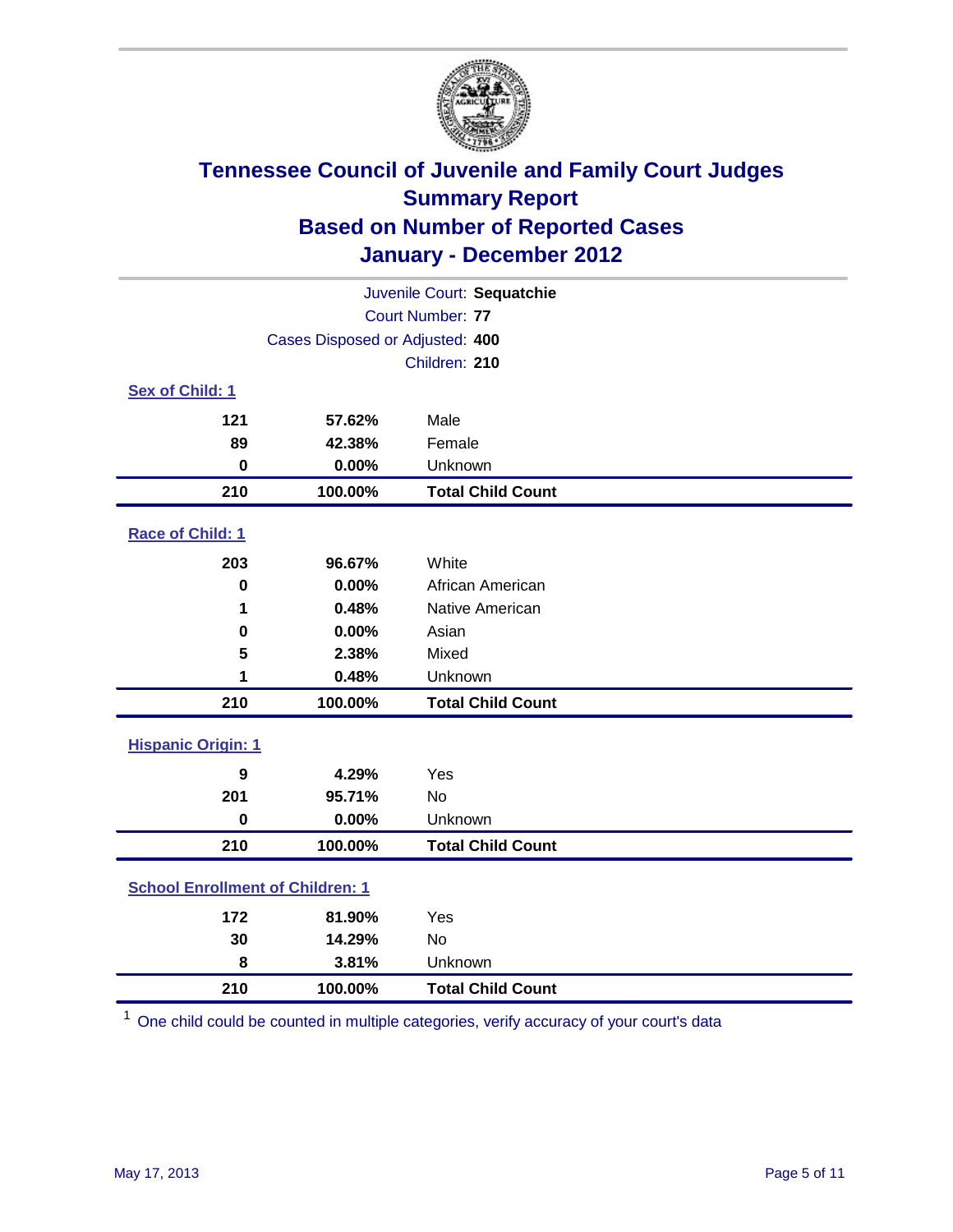

Court Number: **77** Juvenile Court: **Sequatchie** Cases Disposed or Adjusted: **400** Children: **210**

### **Living Arrangement of Child at Time of Referral: 1**

| 210 | 100.00%  | <b>Total Child Count</b>     |
|-----|----------|------------------------------|
| 4   | 1.90%    | Other                        |
| 0   | $0.00\%$ | Unknown                      |
| 0   | $0.00\%$ | Independent                  |
| 0   | 0.00%    | In an Institution            |
| 0   | $0.00\%$ | In a Residential Center      |
| 0   | 0.00%    | In a Group Home              |
| 5   | 2.38%    | With Foster Family           |
| 4   | 1.90%    | With Adoptive Parents        |
| 43  | 20.48%   | <b>With Relatives</b>        |
| 22  | 10.48%   | <b>With Father</b>           |
| 73  | 34.76%   | With Mother                  |
| 14  | 6.67%    | With Mother and Stepfather   |
| 3   | 1.43%    | With Father and Stepmother   |
| 42  | 20.00%   | With Both Biological Parents |
|     |          |                              |

### **Type of Detention: 2**

| 400 | 100.00%  | <b>Total Detention Count</b> |  |
|-----|----------|------------------------------|--|
| 0   | 0.00%    | Other                        |  |
| 382 | 95.50%   | Does Not Apply               |  |
| 0   | $0.00\%$ | Unknown                      |  |
| 0   | $0.00\%$ | Psychiatric Hospital         |  |
| 0   | 0.00%    | Jail - No Separation         |  |
| 0   | $0.00\%$ | Jail - Partial Separation    |  |
| 0   | $0.00\%$ | Jail - Complete Separation   |  |
| 18  | 4.50%    | Juvenile Detention Facility  |  |
| 0   | $0.00\%$ | Non-Secure Placement         |  |
|     |          |                              |  |

<sup>1</sup> One child could be counted in multiple categories, verify accuracy of your court's data

<sup>2</sup> If different than number of Cases (400) verify accuracy of your court's data.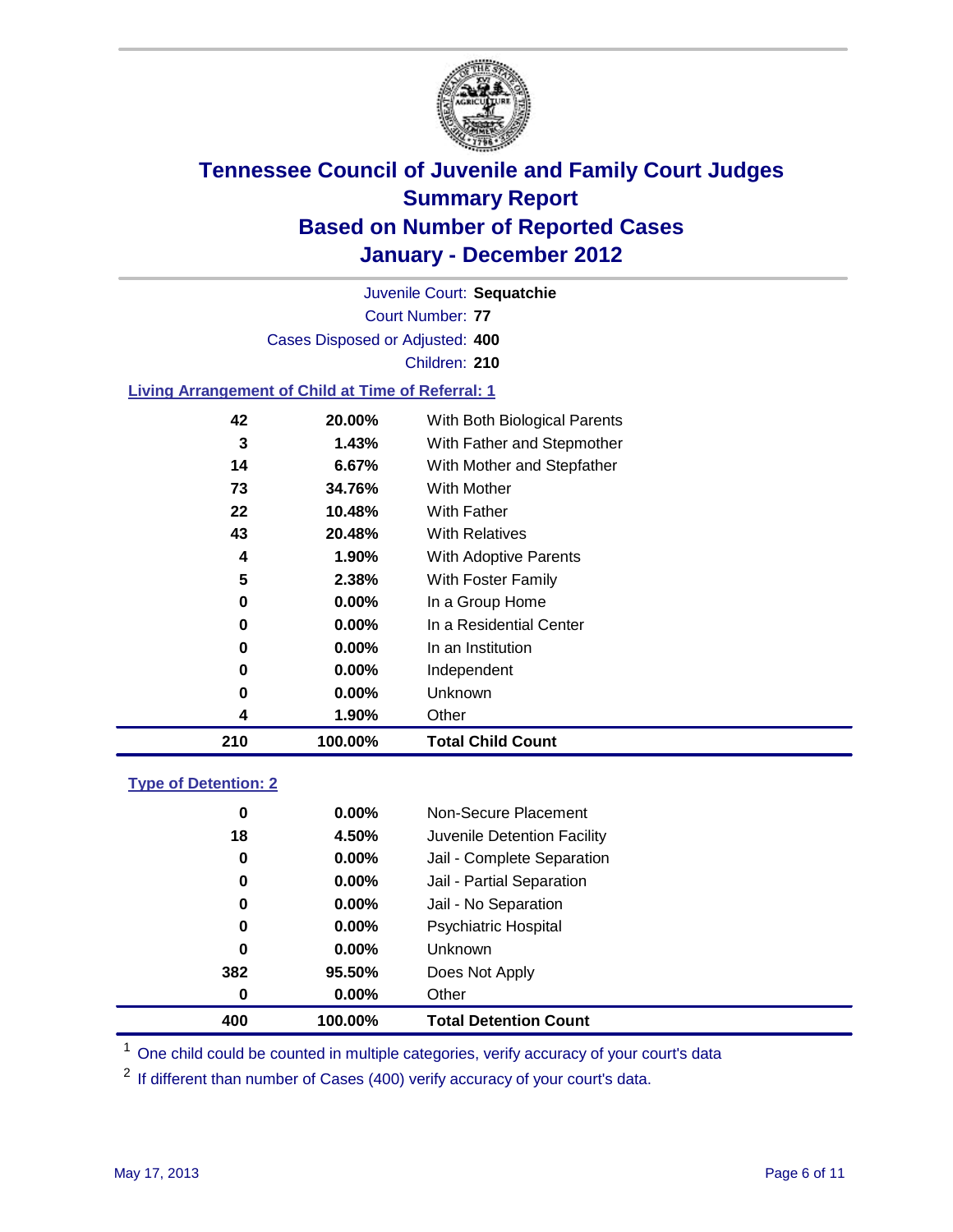

|                                                    | Juvenile Court: Sequatchie      |                                      |  |  |  |
|----------------------------------------------------|---------------------------------|--------------------------------------|--|--|--|
|                                                    | <b>Court Number: 77</b>         |                                      |  |  |  |
|                                                    | Cases Disposed or Adjusted: 400 |                                      |  |  |  |
|                                                    |                                 | Children: 210                        |  |  |  |
| <b>Placement After Secure Detention Hearing: 1</b> |                                 |                                      |  |  |  |
| 13                                                 | 3.25%                           | Returned to Prior Living Arrangement |  |  |  |
| 1                                                  | 0.25%                           | Juvenile Detention Facility          |  |  |  |
| $\bf{0}$                                           | 0.00%                           | Jail                                 |  |  |  |
| 1                                                  | 0.25%                           | Shelter / Group Home                 |  |  |  |
| 3                                                  | 0.75%                           | <b>Foster Family Home</b>            |  |  |  |
|                                                    | 0.25%                           | <b>Psychiatric Hospital</b>          |  |  |  |
| 0                                                  | 0.00%                           | Unknown                              |  |  |  |
| 381                                                | 95.25%                          | Does Not Apply                       |  |  |  |
| $\bf{0}$                                           | 0.00%                           | Other                                |  |  |  |
| 400                                                | 100.00%                         | <b>Total Placement Count</b>         |  |  |  |
| <b>Intake Actions: 2</b>                           |                                 |                                      |  |  |  |
| 215                                                |                                 |                                      |  |  |  |
|                                                    | 49.77%                          | <b>Petition Filed</b>                |  |  |  |
| 15                                                 | 3.47%                           | <b>Motion Filed</b>                  |  |  |  |
| 41                                                 | 9.49%                           | <b>Citation Processed</b>            |  |  |  |
| 0                                                  | 0.00%                           | Notification of Paternity Processed  |  |  |  |
| 146                                                | 33.80%                          | Scheduling of Judicial Review        |  |  |  |
| $\bf{0}$                                           | 0.00%                           | Scheduling of Administrative Review  |  |  |  |
| 15                                                 | 3.47%                           | Scheduling of Foster Care Review     |  |  |  |
| $\mathbf 0$                                        | 0.00%                           | Unknown                              |  |  |  |
| 0                                                  | 0.00%                           | Does Not Apply                       |  |  |  |
| $\pmb{0}$                                          | 0.00%                           | Other                                |  |  |  |

<sup>1</sup> If different than number of Cases (400) verify accuracy of your court's data.

<sup>2</sup> If different than number of Referral Reasons (432), verify accuracy of your court's data.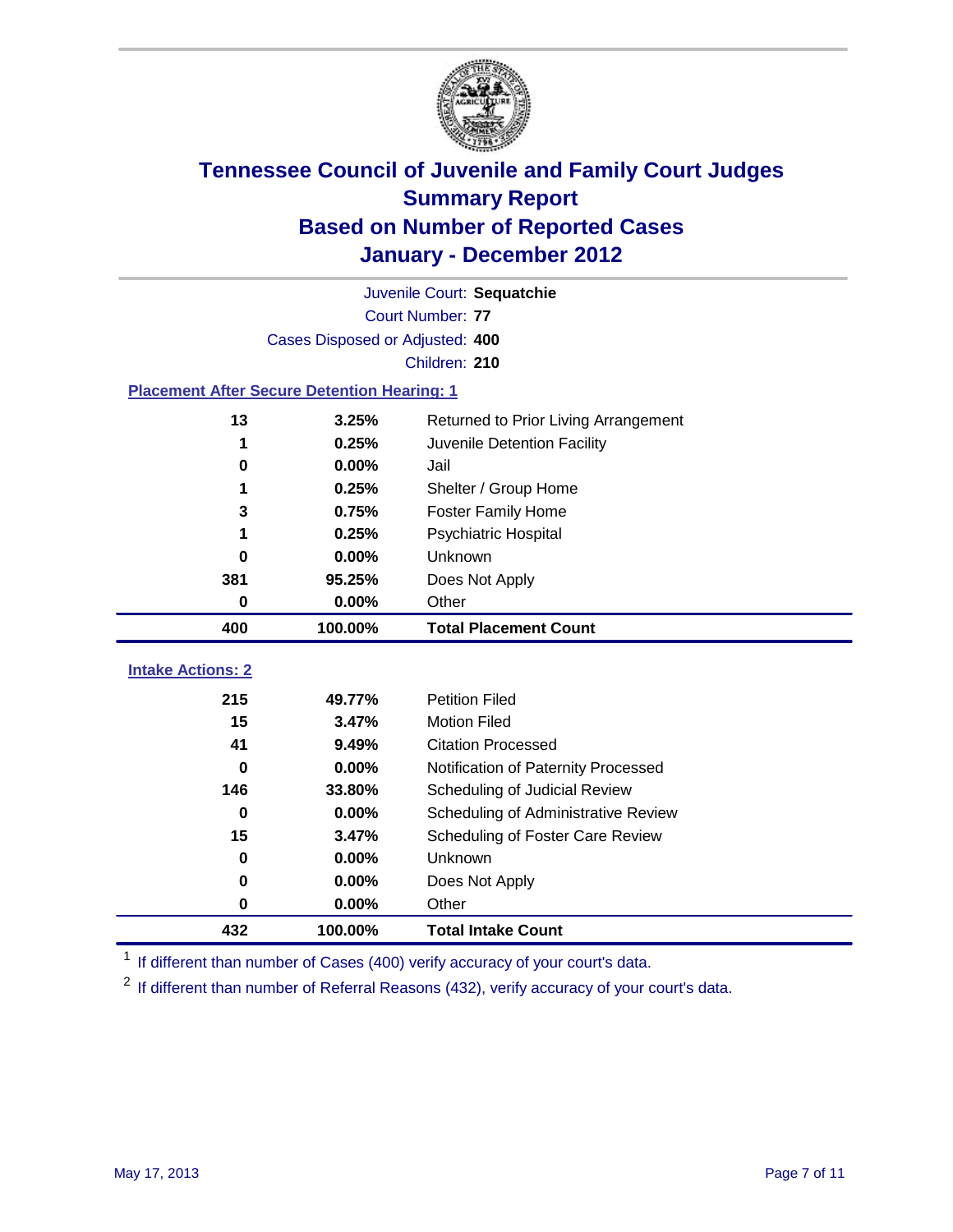

Court Number: **77** Juvenile Court: **Sequatchie** Cases Disposed or Adjusted: **400** Children: **210**

### **Last Grade Completed by Child: 1**

| 37                                      | 17.62%     | Too Young for School         |  |
|-----------------------------------------|------------|------------------------------|--|
| $\bf{0}$                                | 0.00%      | Preschool                    |  |
| 7                                       | 3.33%      | Kindergarten                 |  |
| 10                                      | 4.76%      | 1st Grade                    |  |
| 8                                       | 3.81%      | 2nd Grade                    |  |
| 10                                      | 4.76%      | 3rd Grade                    |  |
| 7                                       | 3.33%      | 4th Grade                    |  |
| 8                                       | 3.81%      | 5th Grade                    |  |
| $\overline{7}$                          | 3.33%      | 6th Grade                    |  |
| 32                                      | 15.24%     | 7th Grade                    |  |
| 20                                      | 9.52%      | 8th Grade                    |  |
| 29                                      | 13.81%     | 9th Grade                    |  |
| 22                                      | 10.48%     | 10th Grade                   |  |
| 13                                      | 6.19%      | 11th Grade                   |  |
| $\bf{0}$                                | 0.00%      | 12th Grade                   |  |
| $\bf{0}$                                | 0.00%      | Non-Graded Special Ed        |  |
| 0                                       | 0.00%      | <b>GED</b>                   |  |
| 0                                       | 0.00%      | Graduated                    |  |
| 0                                       | 0.00%      | <b>Never Attended School</b> |  |
| $\bf{0}$                                | 0.00%      | Unknown                      |  |
| $\bf{0}$                                | 0.00%      | Other                        |  |
| 210                                     | 100.00%    | <b>Total Child Count</b>     |  |
| <b>Enrolled in Special Education: 1</b> |            |                              |  |
| 36                                      | 17 1 1 0 / | Voc                          |  |
|                                         |            |                              |  |

| 210 | 100.00% | <b>Total Child Count</b> |
|-----|---------|--------------------------|
| 12  | 5.71%   | Unknown                  |
| 162 | 77.14%  | No                       |
| 36  | 17.14%  | Yes                      |

One child could be counted in multiple categories, verify accuracy of your court's data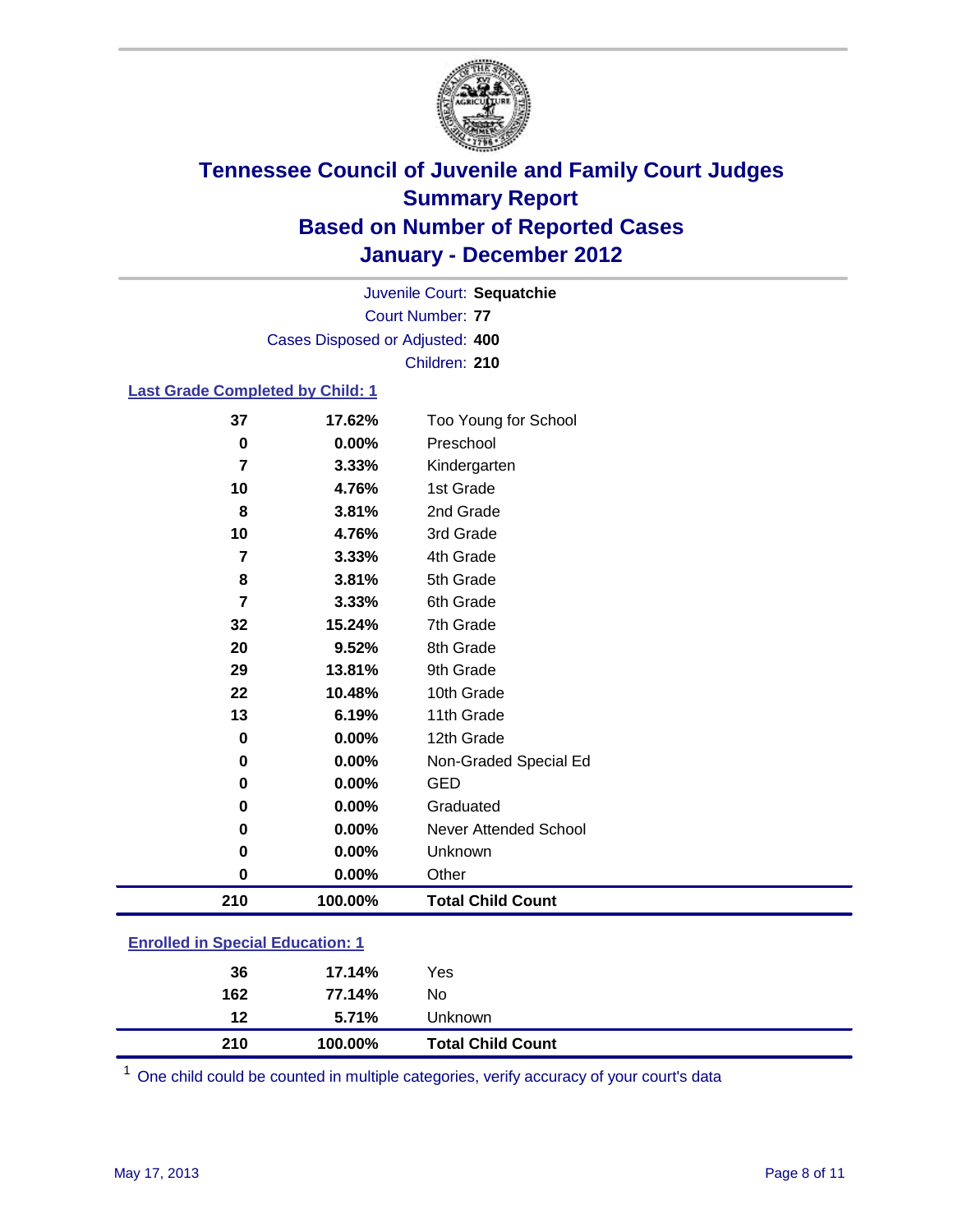

|                              |                                 | Juvenile Court: Sequatchie |
|------------------------------|---------------------------------|----------------------------|
|                              |                                 | Court Number: 77           |
|                              | Cases Disposed or Adjusted: 400 |                            |
|                              |                                 | Children: 210              |
| <b>Action Executed By: 1</b> |                                 |                            |
| 432                          | 100.00%                         | Judge                      |
| 0                            | $0.00\%$                        | Magistrate                 |
| $\bf{0}$                     | 0.00%                           | <b>YSO</b>                 |
| 0                            | $0.00\%$                        | Other                      |
| 0                            | 0.00%                           | Unknown                    |
| 432                          | 100.00%                         | <b>Total Action Count</b>  |

### **Formal / Informal Actions: 1**

| 88           | 20.37%   | Dismissed                                        |
|--------------|----------|--------------------------------------------------|
|              | 0.23%    | Retired / Nolle Prosequi                         |
| 0            | $0.00\%$ | <b>Complaint Substantiated Delinquent</b>        |
| 16           | 3.70%    | <b>Complaint Substantiated Status Offender</b>   |
| 41           | 9.49%    | <b>Complaint Substantiated Dependent/Neglect</b> |
| 0            | $0.00\%$ | <b>Complaint Substantiated Abused</b>            |
| 0            | $0.00\%$ | <b>Complaint Substantiated Mentally III</b>      |
| 0            | $0.00\%$ | Informal Adjustment                              |
| 0            | $0.00\%$ | <b>Pretrial Diversion</b>                        |
| 0            | $0.00\%$ | <b>Transfer to Adult Court Hearing</b>           |
| 0            | $0.00\%$ | Charges Cleared by Transfer to Adult Court       |
| 65           | 15.05%   | Special Proceeding                               |
| 44           | 10.19%   | <b>Review Concluded</b>                          |
| 175          | 40.51%   | Case Held Open                                   |
| $\mathbf{2}$ | 0.46%    | Other                                            |
| 0            | $0.00\%$ | Unknown                                          |
| 432          | 100.00%  | <b>Total Action Count</b>                        |

<sup>1</sup> If different than number of Referral Reasons (432), verify accuracy of your court's data.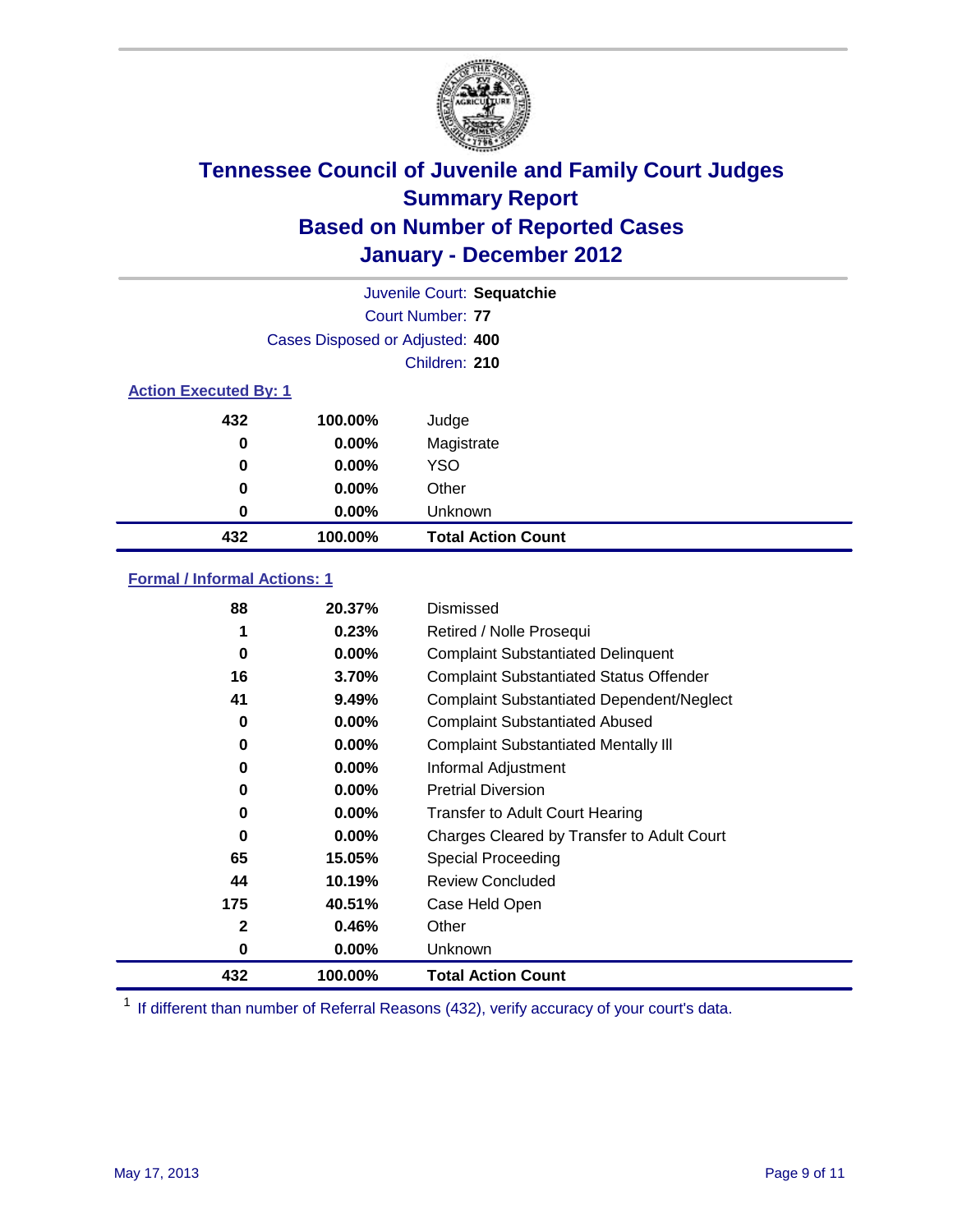

|                       |                                 | Juvenile Court: Sequatchie                            |
|-----------------------|---------------------------------|-------------------------------------------------------|
|                       |                                 | <b>Court Number: 77</b>                               |
|                       | Cases Disposed or Adjusted: 400 |                                                       |
|                       |                                 | Children: 210                                         |
| <b>Case Outcomes:</b> |                                 | There can be multiple outcomes for one child or case. |
| 85                    | 17.21%                          | <b>Case Dismissed</b>                                 |
| 0                     | $0.00\%$                        | Case Retired or Nolle Prosequi                        |
| 0                     | 0.00%                           | Warned / Counseled                                    |
| 162                   | 32.79%                          | <b>Held Open For Review</b>                           |
| 0                     | 0.00%                           | Supervision / Probation to Juvenile Court             |
| 0                     | 0.00%                           | <b>Probation to Parents</b>                           |
| 0                     | 0.00%                           | Referral to Another Entity for Supervision / Service  |
| 20                    | 4.05%                           | Referred for Mental Health Counseling                 |
| 2                     | 0.40%                           | Referred for Alcohol and Drug Counseling              |
| 0                     | 0.00%                           | <b>Referred to Alternative School</b>                 |
| 0                     | 0.00%                           | Referred to Private Child Agency                      |
| 1                     | 0.20%                           | Referred to Defensive Driving School                  |
| 0                     | 0.00%                           | Referred to Alcohol Safety School                     |
| 14                    | 2.83%                           | Referred to Juvenile Court Education-Based Program    |
| 0                     | 0.00%                           | Driver's License Held Informally                      |
| 0                     | 0.00%                           | <b>Voluntary Placement with DMHMR</b>                 |
| 0                     | 0.00%                           | <b>Private Mental Health Placement</b>                |
| 0                     | 0.00%                           | <b>Private MR Placement</b>                           |
| 0                     | 0.00%                           | Placement with City/County Agency/Facility            |
| 1                     | 0.20%                           | Placement with Relative / Other Individual            |
| 1                     | 0.20%                           | Fine                                                  |
| 6                     | 1.21%                           | <b>Public Service</b>                                 |
| 8                     | 1.62%                           | Restitution                                           |
| 0                     | 0.00%                           | <b>Runaway Returned</b>                               |
| 0                     | 0.00%                           | No Contact Order                                      |
| 0                     | 0.00%                           | Injunction Other than No Contact Order                |
| 0                     | 0.00%                           | <b>House Arrest</b>                                   |
| 0                     | 0.00%                           | <b>Court Defined Curfew</b>                           |
| 0                     | 0.00%                           | Dismissed from Informal Adjustment                    |
| 0                     | 0.00%                           | <b>Dismissed from Pretrial Diversion</b>              |
| 2                     | 0.40%                           | Released from Probation                               |
| 0                     | 0.00%                           | <b>Transferred to Adult Court</b>                     |
| 0                     | $0.00\%$                        | <b>DMHMR Involuntary Commitment</b>                   |